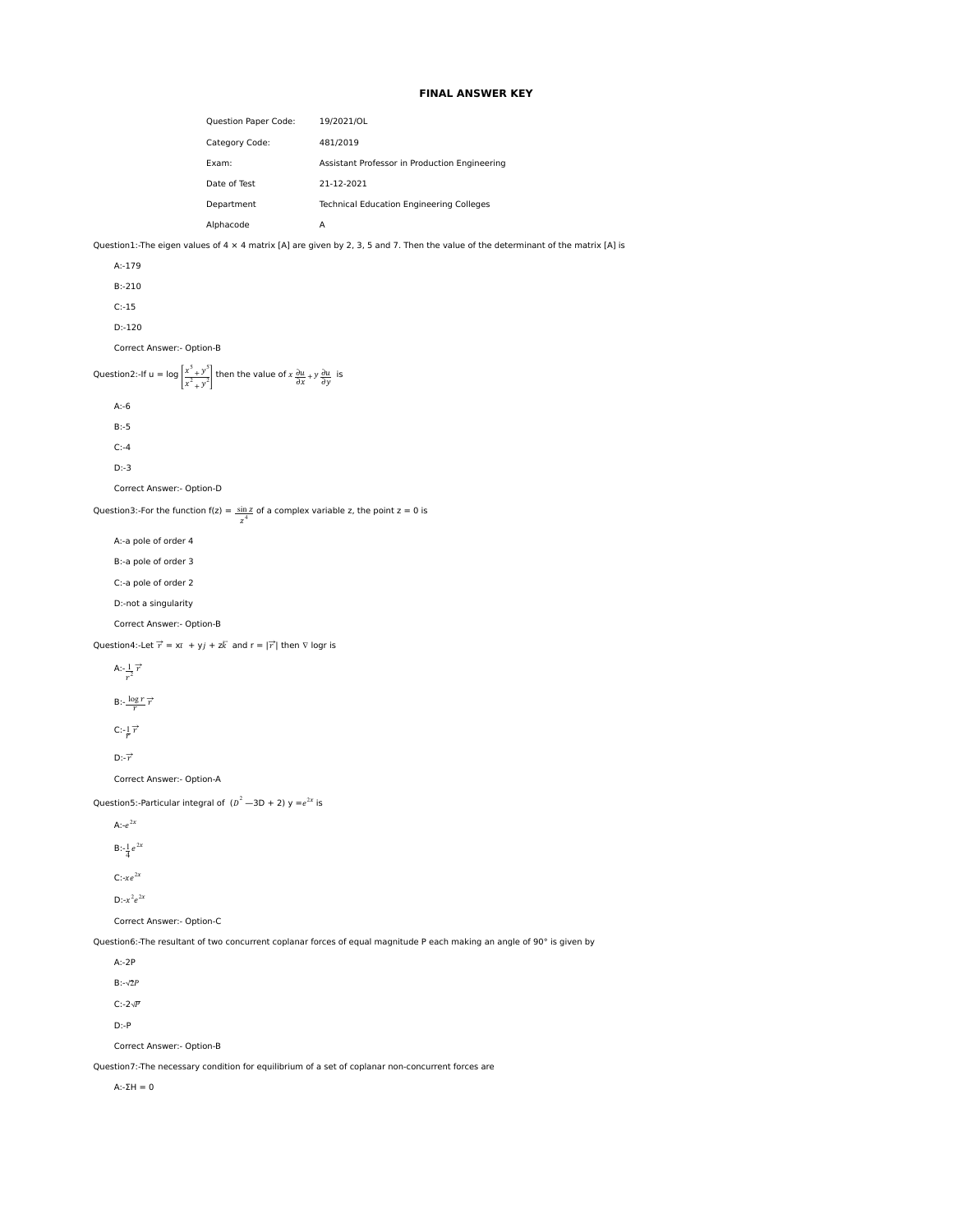B:-ΣH = 0, ΣV = 0

C:-ΣV = 0, ΣM = 0

D:-ΣH = 0, ΣV = 0, ΣM = 0

Correct Answer:- Option-D

Question8:-The point of contraflexure in a beam is the point where

A:-Bending moment is maximum

B:-Bending moment and shear force both are either zero or change sign

C:-Only bending moment is zero or changes sign

D:-Bending moment is minimum

Correct Answer:- Option-C

Question9:-The following ingredient impart quick setting property to cement

A:-Alumina

B:-Silica

C:-Lime

D:-Magnesia

Correct Answer:- Option-A

Question10:-The height of instrument in levelling is defined as

A:-Height of the telescope from ground

B:-Height of line of collimation from ground

C:-Reduced level of line of collimation

D:-Reduced level of instrument station

Correct Answer:- Option-C

Question11:-For a Francis Turbine, the flow ratio,  $Kf$  ranges from

A:-.1 to .45

B:-.6 to .9

C:-.98 to 1

D:-1 to 1.3

Correct Answer:- Option-A

Question12:-Which one is a path function ? (i) Enthalpy (ii) Entropy (iii) Specific heat

A:-Only (i)

B:-Only (ii)

C:-Only (iii)

D:-(i) and (ii)

Correct Answer:-Question Cancelled

Question13:-Negative slip in a reciprocating pump can be due to

## A:-Long suction pipe

B:-Long discharge pipe

C:-Overload

D:-Low belt tension

Correct Answer:- Option-A

Question14:-In the turning of cast iron with HSS tool, type of chip formed is (i) Continuous (ii) Continuous with built up edge (iii) Segmental

A:-Only (i) is true

B:-Only (ii) is true

C:-Only (iii) is true

D:-(i) and (ii) are true

Correct Answer:- Option-C

Question15:-In carbon arc welding

A:-Carbon is negative electrode

B:-Work is negative

C:-No electrodes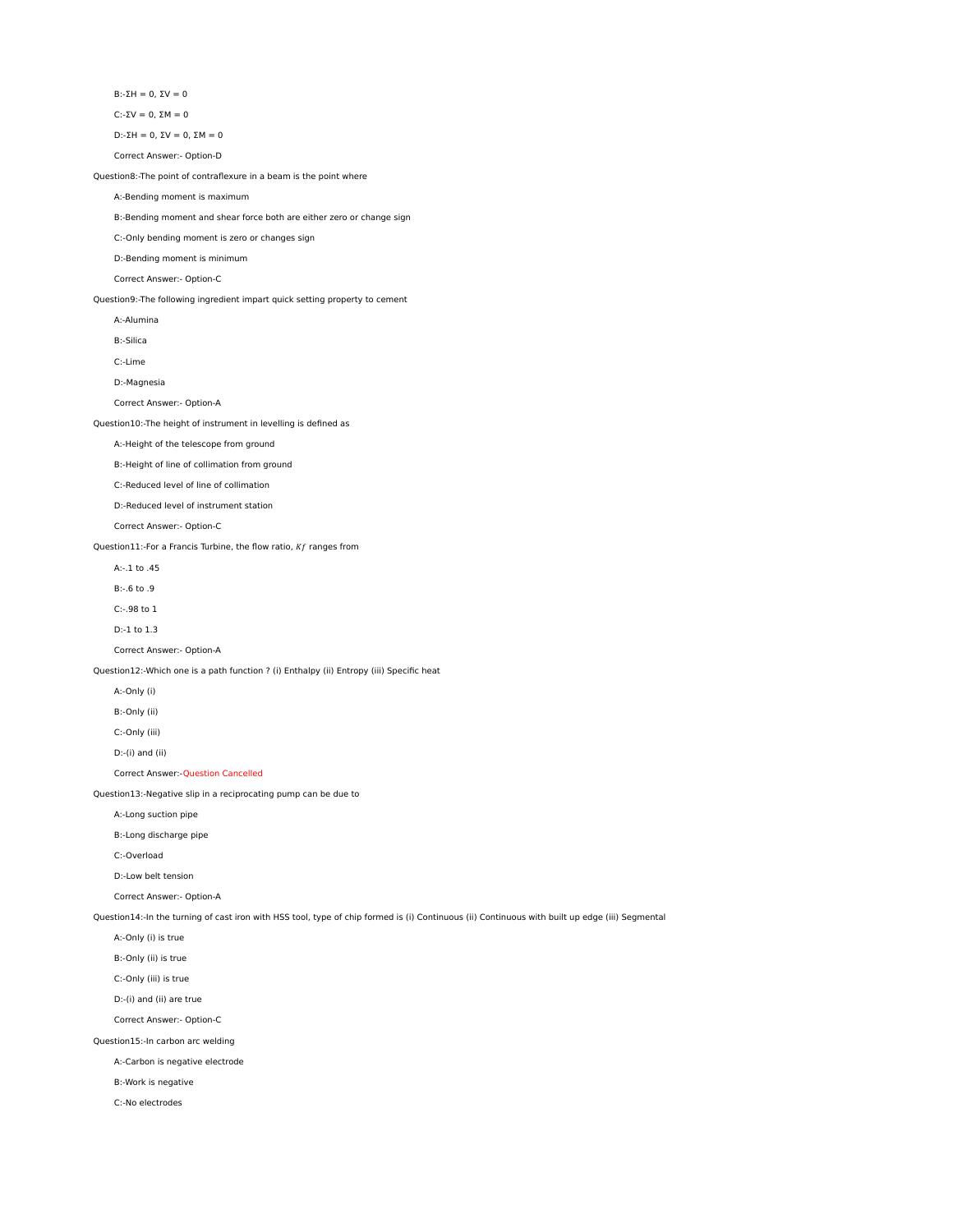D:-1 and 2 possible

Correct Answer:- Option-A

Question16:-A 10 V battery is connected to a 5 A current source (Current enters at the positive terminal of the battery). Power absorbed by the battery and the current source are

A:-50 W, 50 W

B:-50 W, –50 W

C:-–50 W, –50 W

D:-–50 W, 50 W

Correct Answer:- Option-B

Question17:-Form factor of full rectified sinusoidal voltage is

A:-1.414

B:-1.11

 $C:=1$ 

D:-1.714

Correct Answer:- Option-B

Question18:-A 10 KVA, 2500/250 V single phase transformer has the test results as

O.C Test : 250 V, 0.8 A, 50 W S.C. Test : 60 V, 3 A, 45 W : Load KVA at maximum efficiency is

A:-10 KVA

B:-50 KVA

C:-5 KVA

D:-6.25 KVA

Correct Answer:- Option-D

Question19:-A 7 KW, 400 V, three phase 50 Hz., 6 pole squirrel cage induction motor operates at 5% slip at full load, when rated voltage at rated frequency is applied. Assuming linear<br>T-S characteristics, No load speed (fo

A:-1000

B:-737

 $C - Q$ 83

D:-1474

Correct Answer:- Option-C

Question20:-For a synchronous motor, the counter e.m.f. Eb in magnitude will be

A:-Less than the applied terminal voltage

B:-Equals the applied terminal voltage

C:-More than the applied terminal voltage

D:-Either less than or equal to or more than the applied terminal voltage

Correct Answer:- Option-D

Question21:-A conducting diode is reverse biased at time t =  $T_1$ . A measurement of current through the diode is made at three different time instants along the positive time axis at t  $= T_1$ ,  $T_2$  and  $T_3$ . Select the correct statement about the diode current.

A:-The current drops to zero at time  $t = T_1$  and continues as such at  $t = T_2$  and  $t = T_3$ 

B:-The current reverses at t =  $T_1$  and reaches the reverse saturation current at time t =  $T_2$  where the interval  $T_1$  to  $T_2$  is called the transition time

C:-The current drops to reverse saturation current at t =  $T_1$  and continues as such at time t =  $T_2$  and t =  $T_3$  where the interval  $T_1$  to  $T_2$  is called the storage time

D:-The current reverses at t =  $T_1$  and continues as such till t =  $T_2$  and then reaches the reverse saturation current at time t =  $T_3$  where the interval  $T_2$  to  $T_3$  is called the transition time

Correct Answer:- Option-D

Question22:-Assume a half-wave rectifier that uses a transformer with maximum voltage  $V_m$ . The peak inverse voltages of the half-wave rectifier with and without a capacitor fiter are  $\frac{1}{\sqrt{2}}$  and  $\frac{1}{\sqrt{2}}$  respect respectively.

A:- $V_m$ ,  $V_m$ 

 $B:-V_m$ ,  $2V_m$ 

 $C: -2V_m, V_m$ 

 $D:-2V_{m}$ ,  $2V_{m}$ 

Correct Answer:- Option-C

Question23:-A transistor used as an emitter follower has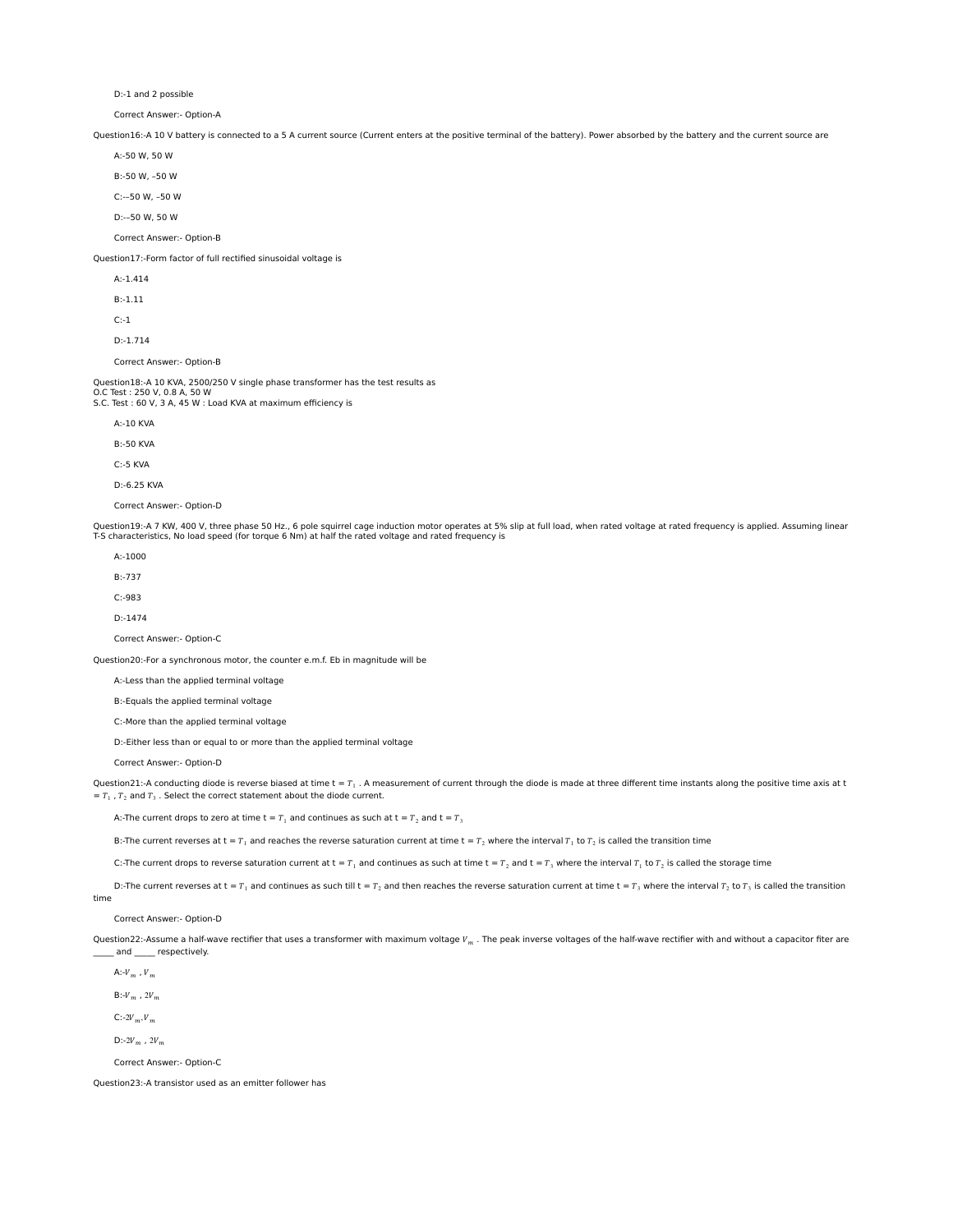A:-Voltage gain close to unity, high input resistance, low output resistance, 180 degree phase shift between input and output

B:-Current gain close to unity, high input resistance, low output resistance, 180 degree phase shift between input and output

C:-Voltage gain close to unity, high input resistance, low output resistance, 0 degree phase shift between input and output

D:-Voltage gain close to unity, high input resistance, high output resistance, 0 degree phase shift between input and output

Correct Answer:- Option-C

Question24:-A Wien bridge oscillator circuit with an operational amplifier as the active element has a resistor  $R_1$  connected from the opamp output terminal to inverting input terminal and a resistor  $R_2$  connected from the inverting input terminal to ground. Assume  $R_1$  and  $R_2$  are selected to meet the conditions for oscillation. The amplitude of oscillation can be stabilised by

A:-Using a sensistor as  $R_2$ 

B:-Using a thermistor as  $R_2$ 

C:-Using a sensistor as  $R_1$ 

D:-Using sensistor as  $R_1$  and thermistor as  $R_2$ 

Correct Answer:- Option-A

Question25:-Assume we need to ensure at least 50 cycles of carrier in Amplitude Modulation (AM) for an audio signal with spectrum extending from 20 Hz to 20 kHz. The AM radio<br>carrier can be selected to have a typical val

A:-100 kHz

B:-1000 kHz

C:-2.5 kHz

D:-1 kHz

Correct Answer:- Option-B

Question26:-Which of the following constitutes the central processing unit of a computer ?

A:-Control Unit, Arithmetic Logic Unit

B:-Keyboard, Mouse and Screen

C:-RAM, Hard disk and Cache

D:-Interconnection Network and Cables

Correct Answer:- Option-A

Question27:-The data used for computer processing is usually represented in a particular format. Which of the following is the format used ?

A:-Binary Coded Decimal

B:-Binary

C:-Hexadecimal

D:-Decimal

Correct Answer:- Option-A

## Question28:-Which of the following represents a Loop structure in C ?



void main() {

int i, j;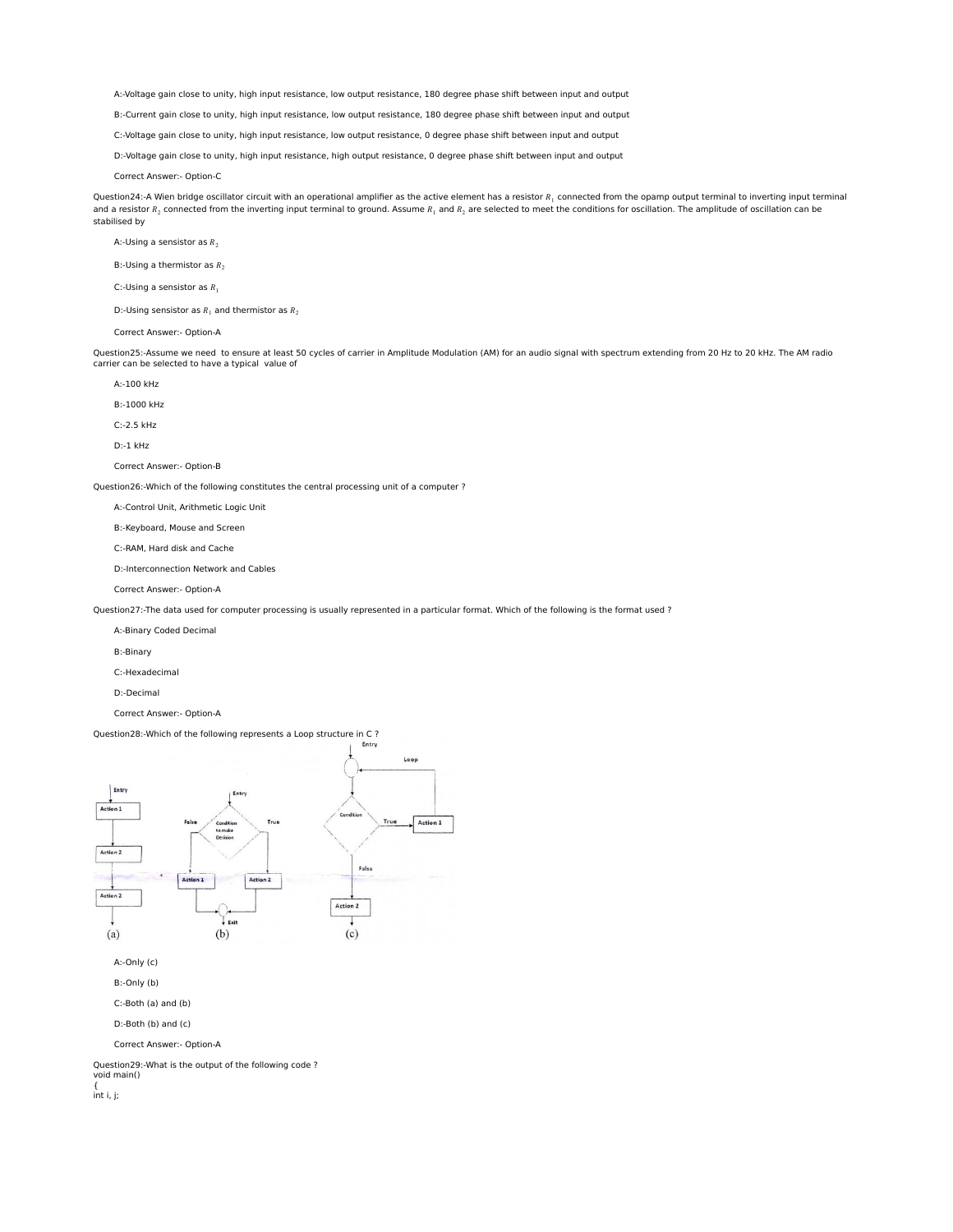$for(i=1;<=10; i++)$ ; for(j=1;j<=10;j++) printf("%d\n",i+j); } A:-12 to 21 B:-11 C:-22 D:-2 to 11 Correct Answer:-Question Cancelled Question30:-What is the output of the following code ? #include <stdio.h> int fact(int); void main() { int sum; sum=fact(1)/2+fact(2)/3+fact(3)/4+fact(4)/5+fact(5)/6; printf("The sum of the series is : %d\n\n",sum); } int fact(int n) { int num=0,f=1; while(num<=n-1) { f=f+f\*num;  $num++;$  } return f; } A:-120 B:-34 C:-153 D:-25 Correct Answer:- Option-D Question31:-The vertical passage through which the molten metal flows downward is called A:-Pouring basin B:-Sprue C:-Runner D:-Gates Correct Answer:- Option-B Question32:-The metallic objects of high heat capacity and high thermal conductivity which are placed in the mold is termed as A:-Riser B:-Core C:-Chills D:-Vents Correct Answer:- Option-C Question33:-The pattern used for the mass production of small castings is A:-Split pattern B:-Sweep pattern C:-Solid pattern D:-Gated pattern Correct Answer:- Option-D Question34:-The tapering of the sides of the pattern is known as \_\_\_\_\_ allowance. A:-Draft B:-Machining C:-Distortion D:-Shake Correct Answer:- Option-A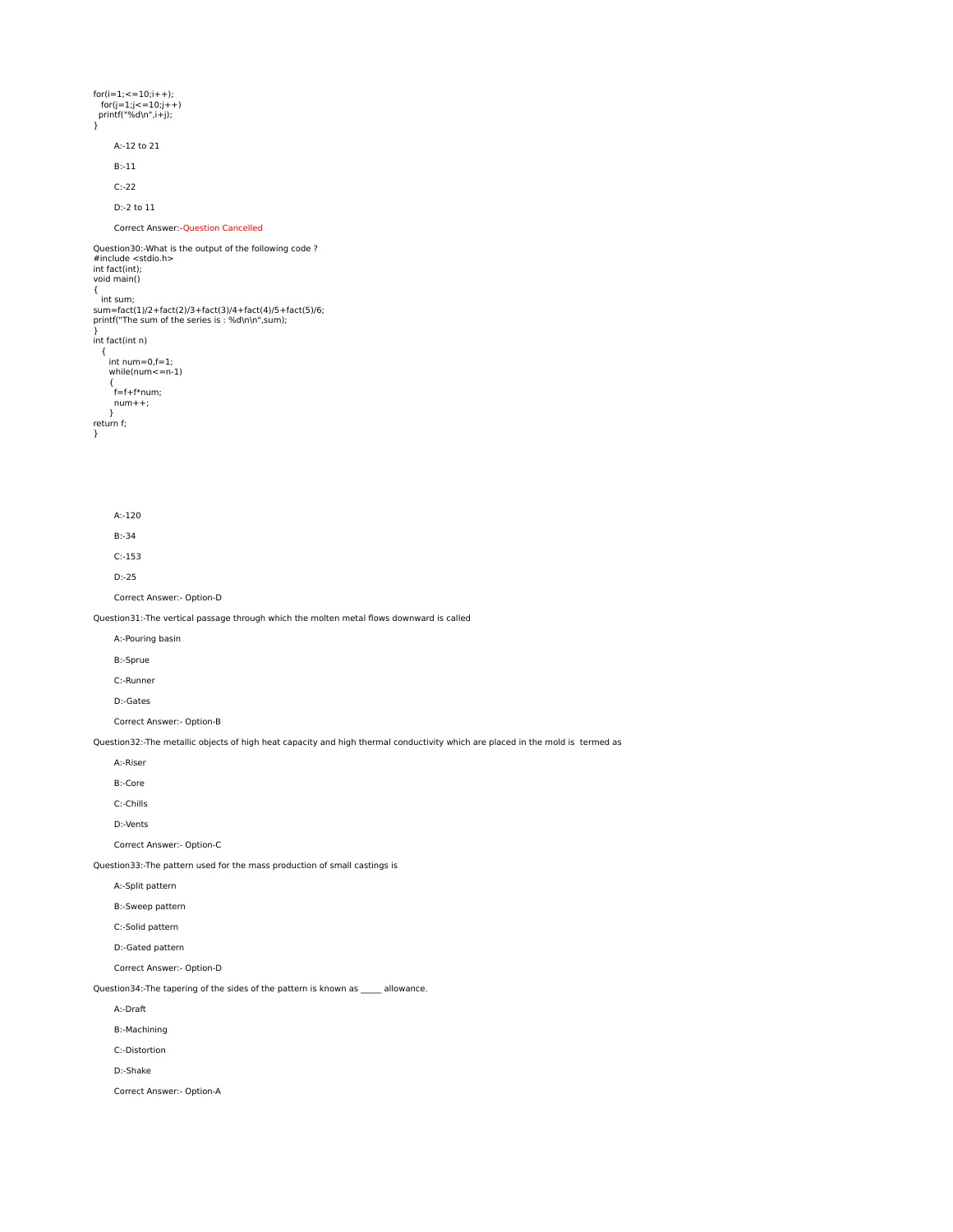Question35:-The defect that occurs on the flat surface of a casting due to the thermal expansion of moulding sand is termed as

| A:-Scar                                                                                                 |
|---------------------------------------------------------------------------------------------------------|
| B:-Wash                                                                                                 |
| C:-Blows                                                                                                |
| D:-Scabs                                                                                                |
| Correct Answer:- Option-D                                                                               |
| Question36:-The defect caused by the enlargement of the mould cavity after the metal has been poured is |
| A:-Buckle                                                                                               |
| <b>B:-Swell</b>                                                                                         |
| C:-Core shift                                                                                           |
| D:-Hot tears                                                                                            |
| Correct Answer:- Option-B                                                                               |
| Question37:-A chaplet is used to                                                                        |
| A:-Create void in the casting                                                                           |
| B:-Withdraw the pattern from a mould                                                                    |
| C:-Support the core                                                                                     |
| D:-Act as a reservoir of molten metal                                                                   |
| Correct Answer:- Option-C                                                                               |
| Question38:-Investment casting method is used when the size of the casting is ______ in size.           |
| A:-large                                                                                                |
| B:-medium                                                                                               |
| C:-small                                                                                                |
| D:-small with intricate shape                                                                           |
| Correct Answer:- Option-D                                                                               |
| Question39:-Railway rails are repaired by which of the following welding method ?                       |
| A:-Thermit welding                                                                                      |
| B:-Arc welding                                                                                          |
| C:-TIG welding                                                                                          |
| D:-Resistance welding                                                                                   |
| Correct Answer:- Option-A                                                                               |
| Question40:-Which among the following welding process is not a fusion process?                          |
| A:-Gas welding                                                                                          |
| B:-Resistance welding                                                                                   |
| C:-Arc welding                                                                                          |
| D:-Thermit welding                                                                                      |
| Correct Answer:- Option-B                                                                               |
| Question41:-Light aluminium sheets are joined by                                                        |
| A:-TIG welding                                                                                          |
| B:-MIG welding                                                                                          |
| C:-Resistance welding                                                                                   |
| D:-Gas welding                                                                                          |

Correct Answer:- Option-A

Question42:-Presence of sulphur in the welded joint increases its

A:-Toughness

B:-Brittleness

C:-Ductility

D:-Strength

Correct Answer:- Option-B

Question43:-Carburizing gas flame is due to the excess presence of

A:-Ethylene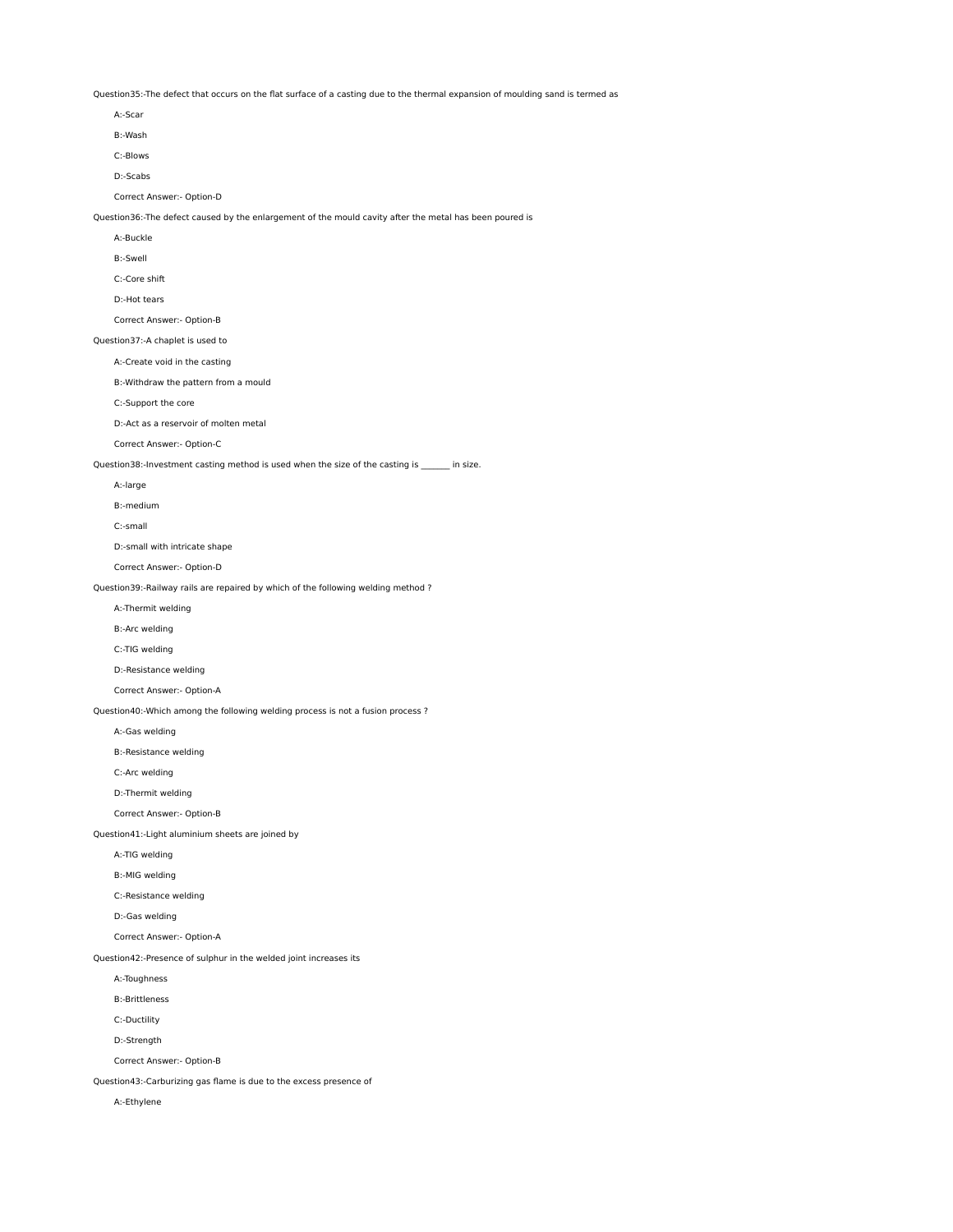B:-Propylene C:-Acetylene D:-Methylene Correct Answer:- Option-C Question44:-Which of the following forging operation is also known as precision forging ? A:-Open-die forging B:-Impression die forging C:-Roll forging D:-Flashless forging Correct Answer:- Option-D Question45:-The main body of the cutting tool is termed as A:-Flank B:-Rake C:-Heel D:-Shank Correct Answer:- Option-D Question46:-\_\_\_\_\_ forms the surface below and adjacent to the cutting edge. A:-Flank B:-Nose C:-Heel D:-Shank Correct Answer:- Option-A Question47:-A tool signature of a single point cutting tool consists of \_\_\_\_\_ numbers of angles and a nose radius. A:-3 B:-4 C:-6 D:-9 Correct Answer:- Option-C Question48:-Continuous chips are produced while machining \_\_\_\_\_\_\_\_ materials with carbide tools operating at higher cutting speeds. A:-Brittle B:-Ductile C:-Hard D:-Sonorous Correct Answer:- Option-B Question49:-Feed is expressed in the unit as \_\_\_\_\_\_\_\_\_ in lathe turning operation. A:-mm/stroke B:-mm/sec C:-mm/minute D:-mm/revolution Correct Answer:- Option-D Question50:-Taylor's tool life equation is A:- $V^{n}T = C$  $B$ :- $VT^n = C$  $C:-(VT)^n = C$  $D$ :-2 $VT^n = C$ Correct Answer:- Option-B

Question51:-Which among the following process is a chipless operation ?

A:-Boring

B:-Reaming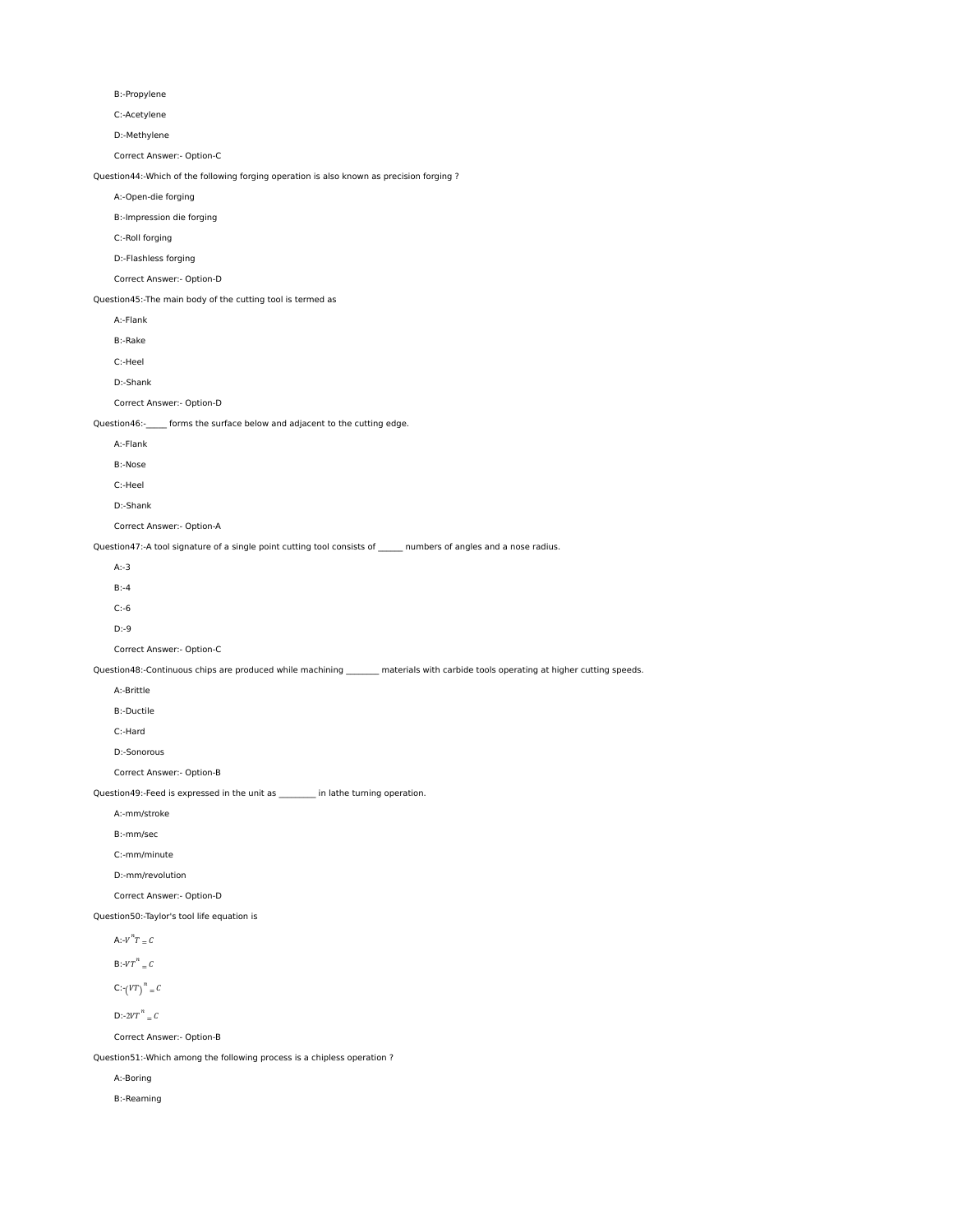C:-Lapping

D:-Knurling

Correct Answer:- Option-D

Question52:-Which among the following is least hard abrasive ?

A:-Aluminium oxide

B:-Cubic boron nitride

C:-Aluminium oxalate

D:-Diamond

Correct Answer:- Option-A

Question53:-Major component of ceramic tool is

A:-Chromium oxide

B:-Titanium

C:-Magnesium

D:-Aluminium oxide

Correct Answer:- Option-D

## Question54:-CBN stands for

A:-Carbon Boron Nitrogen

B:-Cubic Boron Nitride

C:-Carbon Bromine Nitrate

D:-Carbon Berrilium Nitride

Correct Answer:- Option-B

Question55:-Which among the following part is not associated with an engine lathe ?

 A:-Saddle B:-Arbor C:-Apron

D:-Spindle

Correct Answer:- Option-B

Question56:-The time (t) required for machining a workpiece of length 'L' mm in engine lathe is calculated by the formulae \_\_\_\_\_\_\_\_\_\_ (where s = feed, n = speed).

A: $-\frac{L}{n}$ 

$$
B: -\frac{L}{t \times n}
$$

 $C: -\frac{L}{S}$ 

D:-
$$
\frac{L}{s \times n}
$$

Correct Answer:- Option-D

Question57:-Whitworth's quick return motion mechanism is associated with \_\_\_\_\_\_\_ machine.

A:-Milling

B:-Drilling

C:-Shaping

D:-Surface grinding

Correct Answer:- Option-C

Question58:-Which among the following process required vacuum for the machining action ?

A:-Laser beam machining

B:-Electric discharge machining

C:-Electron beam machining

D:-Electro chemical machining

Correct Answer:- Option-C

Question59:-An ideal \_\_\_\_\_\_ system applies computer technology to all the operational functions and information processing functions in manufacturing.

A:-CAD

B:-CAM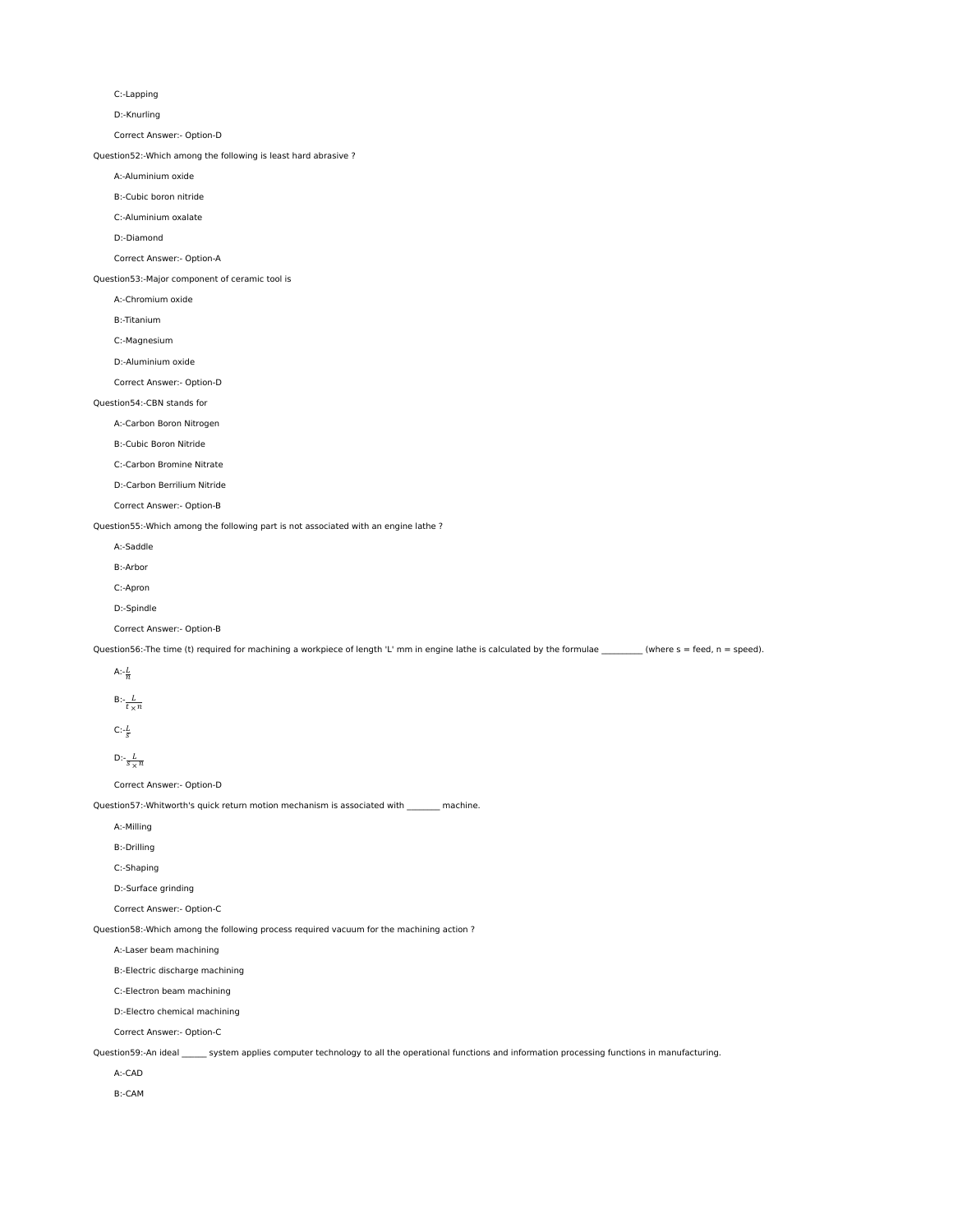C:-FMS

D:-CIM

Correct Answer:- Option-D

Question60:-When dynamism is introduced for digital mock-up technology, it becomes

A:-Virtual engineering

B:-Virtual prototyping

C:-Virtual motion study

D:-Animation

Correct Answer:- Option-B

Question61:-The input for the rapid prototyping is

A:-A prototype

B:-Animated model

C:-Rough dimension model

D:-CAD model

Correct Answer:- Option-D

Question62:-Which among the following is not a powder based rapid prototyping process ?

A:-Fused deposition modelling

B:-3-D printing

C:-Selective laser sintering

D:-Injection moulding

Correct Answer:- Option-A

Question63:-Which word is used to identify the block in NC machines ?

A:-B - word

B:-C - word

C:-G - word

D:-N - word

Correct Answer:- Option-D

Question64:-Which among the following word is used to prepare the controlling unit for the operating instructions ?

A:-B - word

B:-C - word

C:-G - word

D:-N - word

Correct Answer:- Option-C

Question65:-NC machine tools falls under the category of

A:-Transfer lines

B:-Flexible automation

C:-Hard automation

D:-Soft automation

Correct Answer:- Option-B

Question66:-The purpose of T-word in a block is to specify

A:-Torque

B:-Tool selection

C:-Feed selection

D:-Coolant selection

Correct Answer:- Option-B

Question67:-When specifying the axes of a CNC machine tool, the spindle axis is considered as

A:-X - axis

B:-Y - axis

C:-Z - axis

D:-XY - axis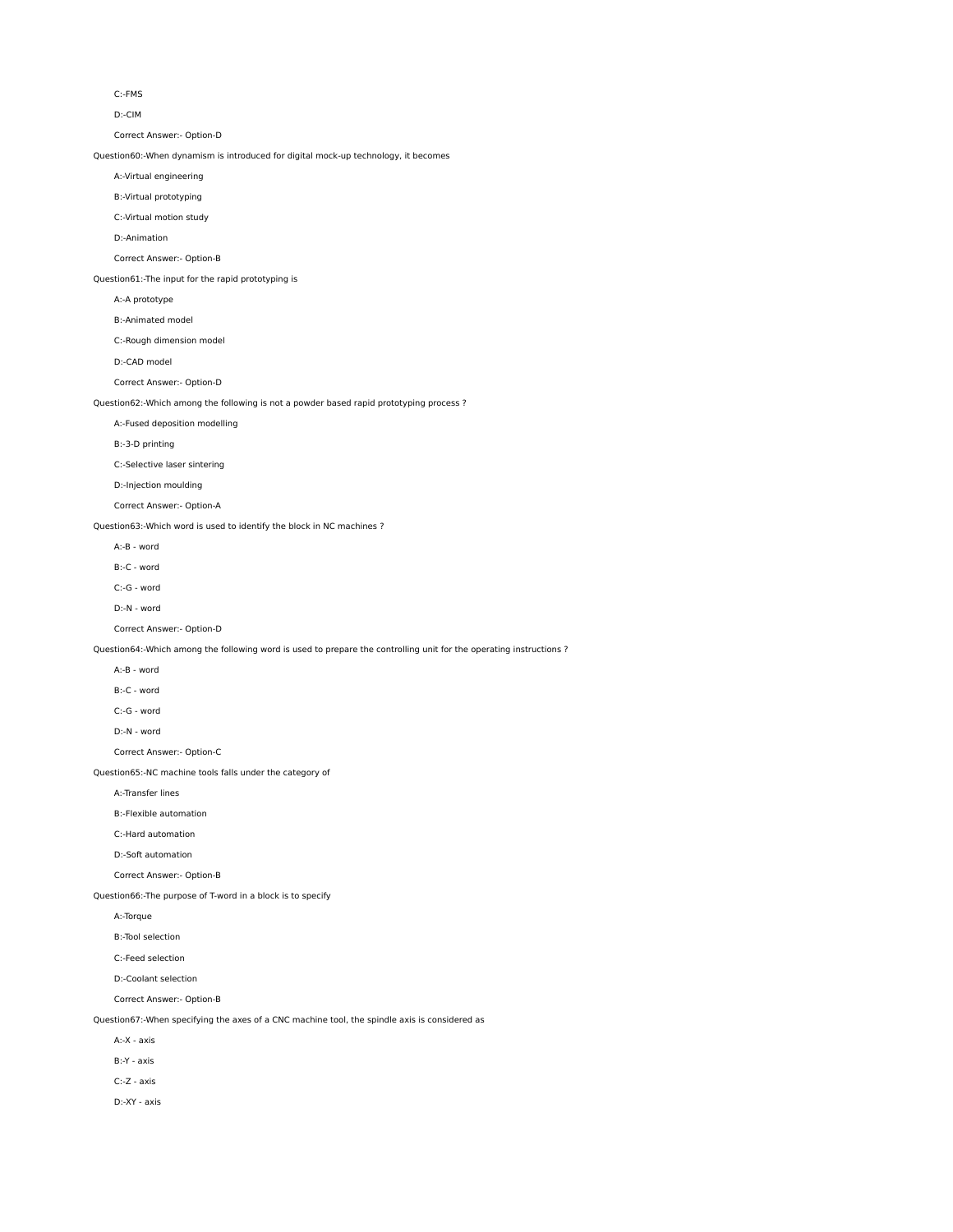Correct Answer:- Option-C

Question68:-Programmable automation is suitable for

A:-Low production volumes and large part varieties

B:-Low production volumes and small part varieties

C:-High production volumes and small part varieties

D:-High production volumes and large part varieties

Correct Answer:- Option-D

Question69:-Which of the following method is used to form part families ?

A:-Visual inspection

B:-Production flow analysis

C:-Classification and coding

D:-Process flow analysis

Correct Answer:-Question Cancelled

Question70:-In optiz code, the form code consists of

A:-8-digits

B:-9-digits

C:-5-digits

D:-18-digits

Correct Answer:- Option-C

Question71:-Cellular manufacturing uses the information of

A:-Part-machine incidence matrix

B:-Parts classification and coding

C:-Machine tool types

D:-Cell design issues

Correct Answer:- Option-B

Question72:-A group of closely located workstations where multiple sequence of operations are performed is known as

A:-Group technology

B:-Computed aided process plan

C:-Machine cell

D:-Flexible manufacturing system

Correct Answer:- Option-C

Question73:-The number of instantaneous centres of rotation for a six link mechanism is

A:-6

B:-4

C:-12

D:-15

Correct Answer:- Option-D

Question74:-The angle at any point in the pitch curve of the cam included between the normal to that point on the curve and line of motion of the follower at that instant is known as

A:-Cam angle

B:-Profile angle

C:-Pressure angle

D:-Dwell angle

Correct Answer:- Option-C

Question75:-For spring controlled governors, the controlling force curve would be

A:-Straight line

B:-Circle

C:-Parabola

D:-Hyperbola

Correct Answer:- Option-A

Question76:-The ratio of number of teeth to the pitch circle diameter is called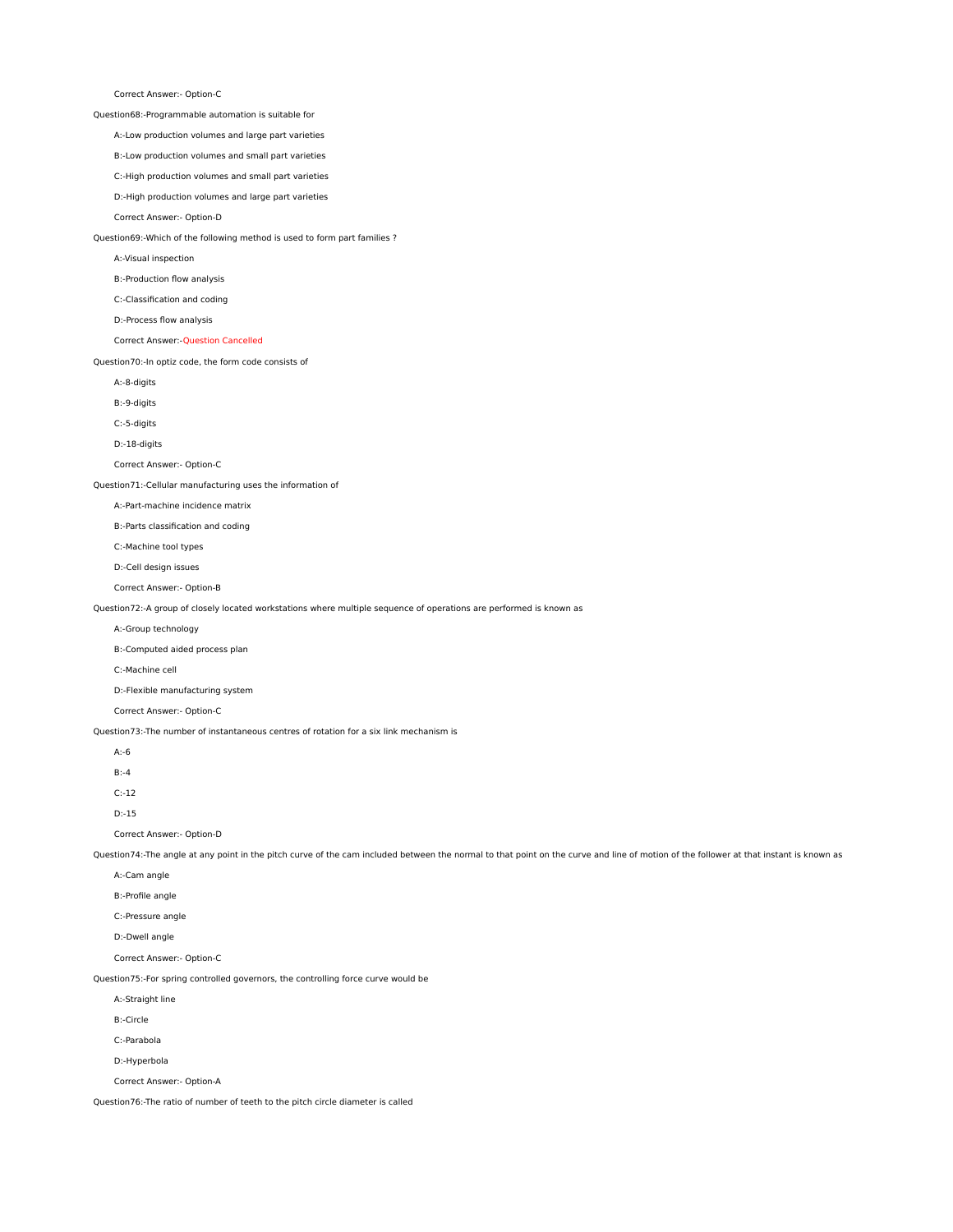A:-Circular pitch

B:-Diametral pitch

C:-Module

D:-Addendum

Correct Answer:- Option-B

Question77:-In a critically damped vibrating system with single degree of freedom, the damping factor should be equal to

A:-0

B:-1

 $C:-<1$ 

D:->1

Correct Answer:- Option-B

Question78:-The primary unbalanced force in reciprocating masses is

A:-Directly proportional to the crank radius

B:-Directly proportional to the square of crank radius

C:-Inversely proportional to the crank radius

D:-Independent of crank radius

Correct Answer:- Option-A

Question79:-The first standard evolved in Great Britain to standardise limits and fits is

A:-Newall system

B:-Unilateral system

C:-Bilateral system

D:-ISO system

Correct Answer:- Option-A

Question80:-Which among the following fit is a transition fit ?

A:-Shrinkage fit

B:-Forced fit

C:-Driving fit

D:-Push fit

Correct Answer:- Option-D

Question81:-Repeatability of a measuring process is

A:-Precision

B:-Sensitivity

C:-Accuracy

D:-Interchangeability

Correct Answer:- Option-A

Question82:-The process of making the slip gauge blocks adhere is called

A:-Bonding

B:-Flattening

C:-Knurling

D:-Wringing

Correct Answer:- Option-D

Question83:-Which among the following is not a mechanical comparator ?

A:-Dial indicator

B:-Sigma comparator

C:-Johansson mikrokrator

D:-Zeiss optimeter

Correct Answer:- Option-D

Question84:-Irregularities caused due to vibrations of any kind such as chatter marks are classified under

A:-First order

B:-Second order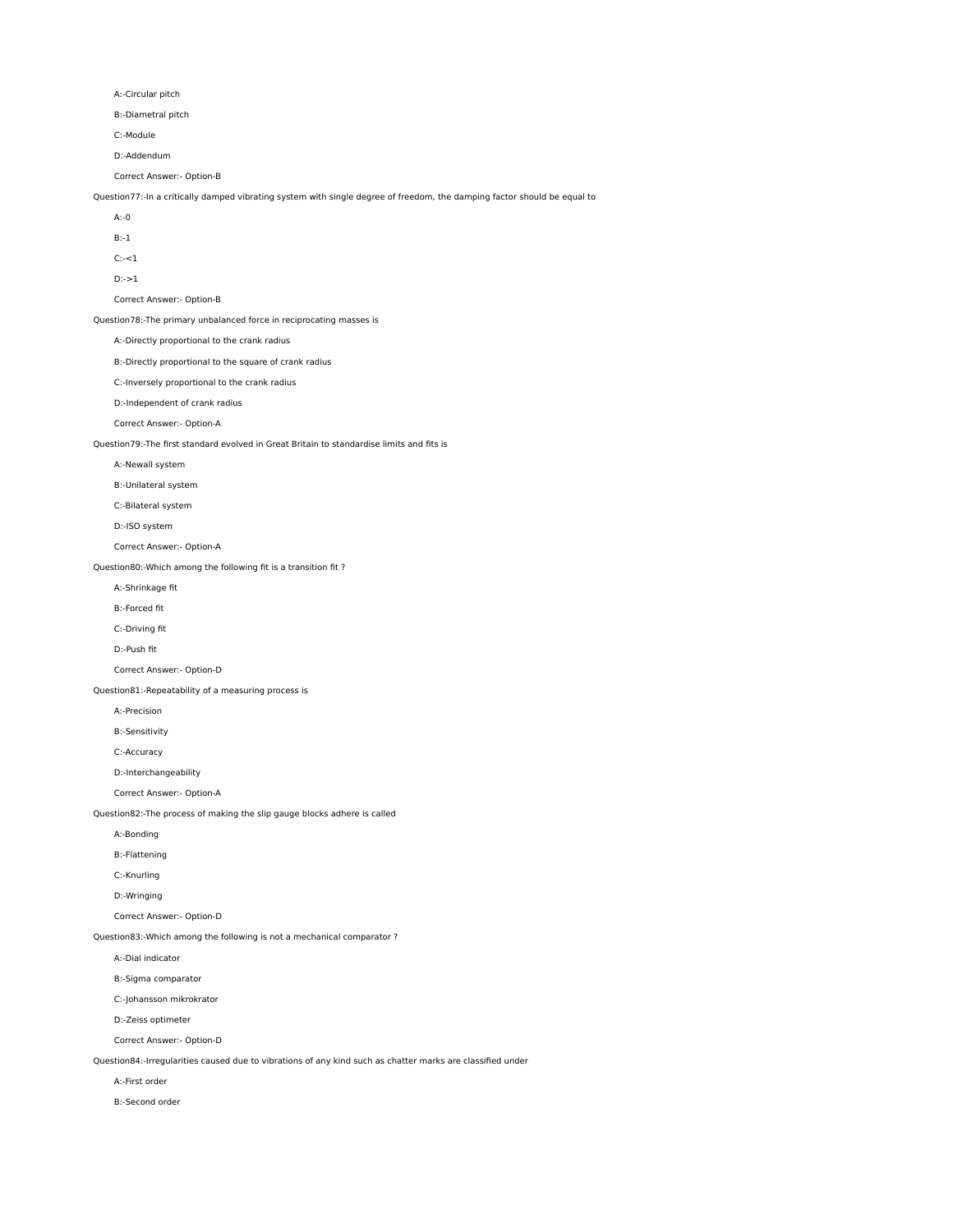C:-Third order

D:-Fourth order

Correct Answer:- Option-B

Question85:-The principle behind the operation of which instrument is based on trigonometry

A:-Comparators

B:-Slip gauges

C:-Optical flat

D:-Sine bar

Correct Answer:- Option-D

Question86:-Which among the following is not the component of surface texture ?

A:-Roughness

B:-Flatness

C:-Waviness

D:-Lay

Correct Answer:- Option-B

Question87:-Who's work in the field of scientific management led to the science of ergonomics and industrial psychology ?

A:-F.W. Taylor

B:-H. Gantt

C:-Gilbreth

D:-Henry Fayol

Correct Answer:- Option-C

Question88:-The tool that provides a visual representation of what occurs over the course of a project is

A:-PERT

B:-CPM

C:-Control chart

D:-Gantt chart

Correct Answer:- Option-D

Question89:-The chart which indicates the closeness of the pairs of department, depending upon the activities is

A:-Control chart

B:-REL chart

C:-Travel chart

D:-Gantt chart

Correct Answer:- Option-B

Question90:-A chart in which therbligs are used for operators movements of left and right hand is

A:-SIMO chart

B:-REL chart

C:-Process chart

D:-Gantt chart

Correct Answer:- Option-A

Question91:-Which among the following is an example for the control charts for attributes ?

A:- $\bar{X}$  - chart

B:-R-chart

C:-σ chart

D:-p-chart

Correct Answer:- Option-D

Question92:-Process capability is represented as

A:-2σ

B:-3σ'

C:-4σ

D:-6σ'